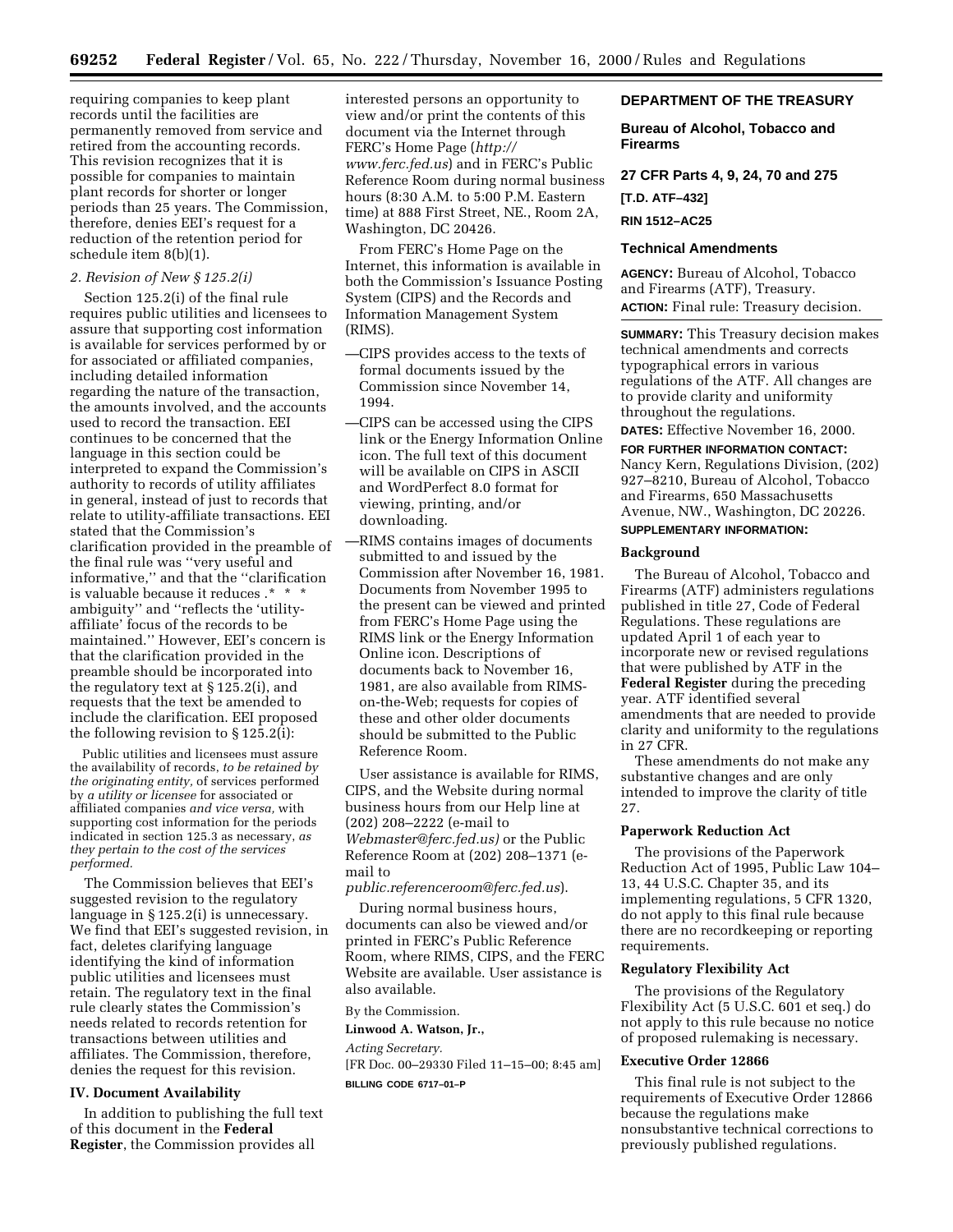#### **Administrative Procedure Act**

Because this final rule merely makes technical corrections to improve the clarity of the regulations, it is unnecessary to issue this final rule with notice and public procedure under 5 U.S.C. 553(b), or subject to the effective date limitation in section 553(d).

## **Drafting Information**

The author of this document in Nancy Kern, Regulations Division, Bureau of Alcohol, Tobacco and Firearms.

#### **List of Subjects**

#### *27 CFR Part 4*

Advertising, Consumer protection, Customs duties and inspection, Imports, Labeling, Liquors, Packaging and Containers.

## *27 CFR Part 9*

Administrative practices and procedures, Consumer protection, Viticultural areas. Wine.

## *27 CFR Part 24*

Administrative practice and procedure, Authority delegations, Claims, Electronic fund transfers, Excise taxes, Exports, Food additives, Fruit juices, Labeling, Liquors, Packaging and containers, Reporting and recordkeeping requirements, Research, Scientific equipment, Spices and flavoring, Surety bonds, Taxpaid wine bottling house, Transportation, Vinegar, Warehouses, Wine.

## *27 CFR Part 70*

Administrative practice and procedure, Alcohol and alcoholic beverages, Authority delegations, Bankruptcy, Claims, Disaster assistance, Excise taxes, Firearms and ammunition, Government employees, Law enforcement, Law enforcement officers, Penalties, Reporting and recordkeeping requirements, Seizures and forfeitures, Surety bonds, Tobacco.

### *27 CFR Part 275*

Administrative practice and procedure, Authority delegations, Cigars and cigarettes, Claims, Customs duties and inspections, Electronic fund transfers, Excise taxes, Imports, Labeling, Packaging and containers, Penalties, Reporting and recordkeeping requirements, Seizures and forfeitures, Surety bonds, Tobacco.

## **Authority and Issuance**

Accordingly, for the reason set out in the preamble, Title 27, Code of Federal Regulations is amended as follows:

## **PART 4—LABELING AND ADVERTISING OF WINE**

**Paragraph 1.** The authority citation for part 4 continues to read as follows:

**Authority:** 17 U.S.C. 205 Par. 2. In §4.21, revise the cross reference at the end of the section to read as follows:

## **§ 4.21 The standards of identity.** \* \* \* \* \*

Cross Reference: For regulations relating to the use of spirits in wine, see part 24 of this chapter.

Par. 3. Section 4.25a(e)(2) is revised to read as follows:

#### **§ 4.25a Appellations of origin.**

\* \* \* \* \* (e) \* \* \* (2) *Establishment of American viticultural areas.* Petitions for establishment of American viticultural

areas may be made to the Director by any interested party, pursuant to the provisions of § 70.701(c) of this title. The petition may be in the form of a letter, and should contain the following information referred to in § 9.3(b) of this title.

\* \* \* \* \*

## **PART 9—AMERICAN VITICULTURAL AREAS**

**Par. 4.** The authority citation for part 9 continues to read as follows:

**Authority:** 27 U.S.C. 205.

**Par. 5.** In § 9.3, revise the section heading and paragraphs (a) and (b)(3) to read as follows:

#### **§ 9.3 Relation to parts 4 and 70 of this chapter.**

(a) Procedure. In accordance with §§ 4.25a(e)(2) and 70.701(c) of this chapter, the Director shall receive petitions to establish American viticultural areas and shall use the informal rulemaking process, under 5 U.S.C. 553, in establishing viticultural areas in this part.

(b) \* \* \*

(3) Evidence relating to the geographical features (climate, soil, elevation, physical features, etc.) which distinguish the viticultural features of the proposed area from surrounding areas;

\* \* \* \* \*

## **PART 24—WINE**

**Par. 6.** The authority citation for part 24 continues to read as follows:

**Authority:** 5 U.S.C. 552(a); 26 U.S.C. 5001, 5008, 5041, 5042, 5044, 5061, 5062, 5081,

5111–5113, 5121, 5122, 5142, 5143, 5173, 5206, 5214, 5215, 5351, 5353, 5354, 5356, 5357, 5361, 5362, 5364–5373, 5381–5388, 5391, 5392, 5511, 5551, 5552, 5661, 5662, 5684, 6065, 6091, 6109, 6301, 6302, 6311, 6651, 6676, 7011, 7302, 7342, 7502, 7503, 7606, 7805, 7851; 31 U.S.C. 9301, 9303, 9304, 9306.

**Par. 7.** In § 24.265, remove the word ''bail'' and add the wrod ''bailee'' in place thereof.

## **PART 70—PROCEDURE AND ADMINISTRATION**

**Par. 8.** The authority citation for part 70 continues to read as follows:

**Authority:** 5 U.S.C. 301 and 552; 26 U.S.C. 4181, 4182, 5146, 5203, 5207, 5275, 5367, 5415, 5504, 5555, 5684(a), 5741, 5761(b), 5802, 6020, 6021, 6064, 6102, 6155, 6159, 6201, 6203, 6204, 6301, 6303, 6311, 6313, 6314, 6321, 6323, 6325, 6326, 6331–6343, 6401–6404, 6407, 6416, 6423, 6501–6503, 6511, 6513, 6514, 6532, 6601, 6602, 6611, 6621, 6622, 6651, 6653, 6656–6658, 6665, 6671, 6672, 6701, 6723, 6801, 6862, 6863, 6901, 7011, 7101, 7102, 7121, 7122, 7207, 7209, 7214, 7304, 7401, 7403, 7406, 7423, 7424, 7425, 7426, 7429, 7430, 7432, 7502, 7503, 7505, 7506, 7513, 7601–7606, 7608– 7610, 7622, 7623, 7653, 7805.

Par. 9. In § 70.411, revise paragraph (c)(2) to read as follows:

## **§ 70.411 Imposition of taxes, qualification requirements, and regulations.**

- \* \* \* \* \*
- $(c) * * * *$

(2) *Miscellaneous liquor transactions.* Part 170 of 27 CFR contains miscellaneous regulations relative to the manufacture, removal, and use of stills and condensers, and to the notice, registration, and recordkeeping requirements therefor.

\* \* \* \* \* Par. 10. Remove the reference ''§ 71.26(h)'' each place it appears and add, in its place, the reference

''§ 70.802(g)'' in the following places; (a)  $$70.701(a)(3)(iv);$  and (b) § 70.701(b).

## **PART 275—IMPORTATION OF TOBACCO PRODUCTS AND CIGARETTE PAPERS AND TUBES**

**Par. 10a.** The authority citation for part 275 continues to read as follows:

**Authority:** 18 U.S.C. 2342; 26 U.S.C. 5701, 5703, 5704, 5705, 5708, 5712, 5713, 5721, 5722, 5723, 5741, 5754, 5761, 5762, 5763, 6301, 6302, 6313, 6404, 7101, 7212, 7342, 7606, 7652, 7805; 31 U.S.C. 9301, 9303, 9304, 9306.

**Par. 11.** In § 275.105, revise the first sentence to read as follows:

#### **§ 275.105 Prepayment of tax.**

To prepay, in Puerto Rico, the internal revenue tax imposed by 26 U.S.C.